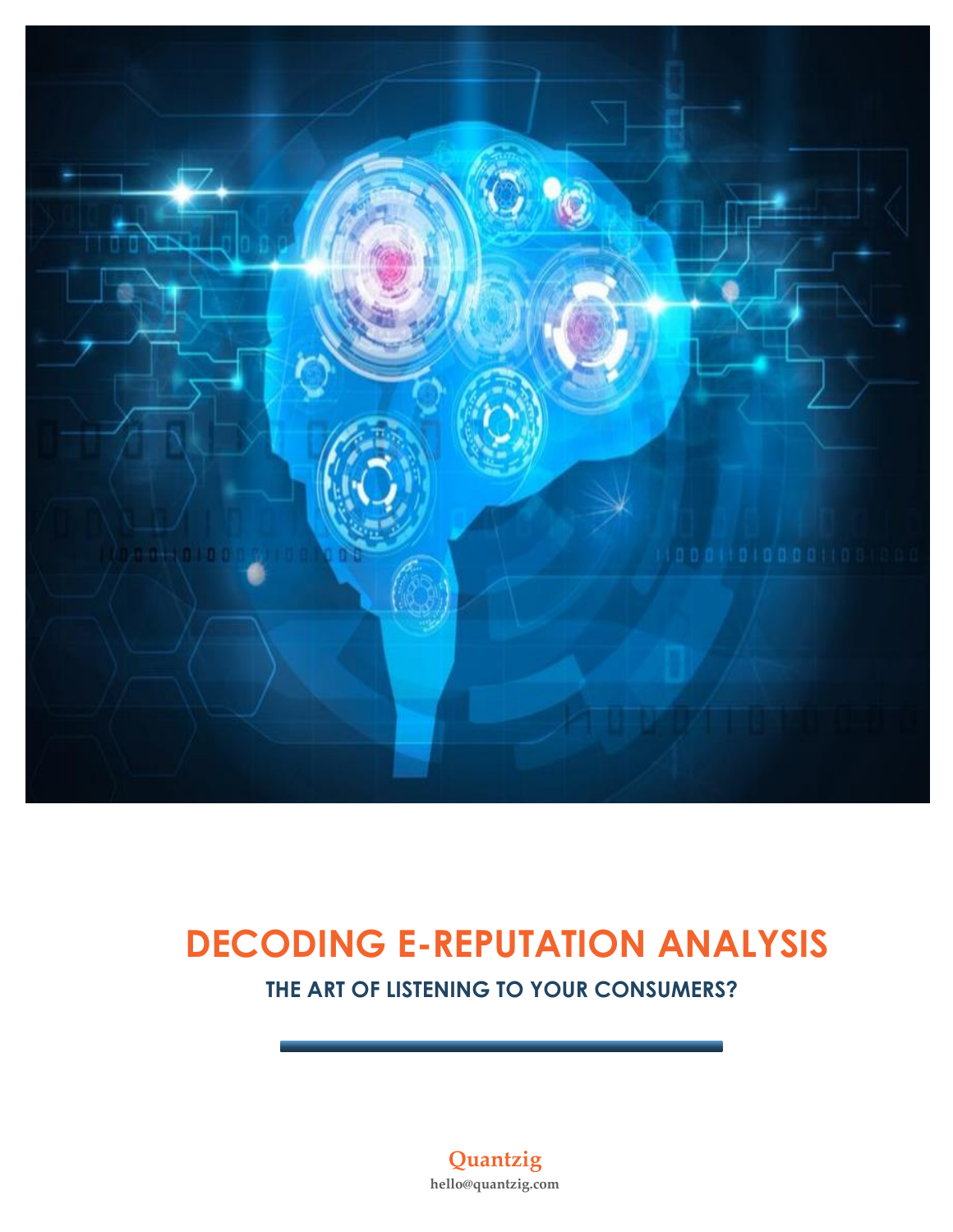### **E-Reputation Analysis**

*All you need to know*

The rise of what we had become accustomed to calling **Web 2.0** over the past few years, social networks (or social media) now feature among the most important Web phenomena to have taken place in recent times. Today, we have come to a stage where companies believe that social networks are the most important tools to manage their

brand presence on digital platforms. Some of them spend more time focusing on their social media accounts than on their site. Irrespective of what we might think, today's companies cannot ignore the scale of this phenomenon and must make **strategic decisions**  when it comes to



*"It is difficult to make a reputation; but is even more difficult seriously to mar a reputation once properly made – so faithful is the public." – Arnold Bennett*

establishing their presence on social channels. It is in this scenario that most companies find themselves at a cross road.

Different functions of a company are affected by social networks - **reputation management in particular**. We should not be surprised by this as the Web 2.0 introduced the era of self-publishing, meaning that it was no longer necessary to follow a process to send a message to thousands if not, millions of people. In addition to the self-publishing phenomenon, there was also the **social network phenomenon**, where individuals could connect with one another with the simple click of a button, once again at zero cost.

If reputation is what we think it is and what people say about us, it has become a key priority to capture different messages written by internet users on the web. It may turn out that no-one talks about your brand, which to be honest, would be quite dramatic, but there is a good chance that you will find several messages about your brand.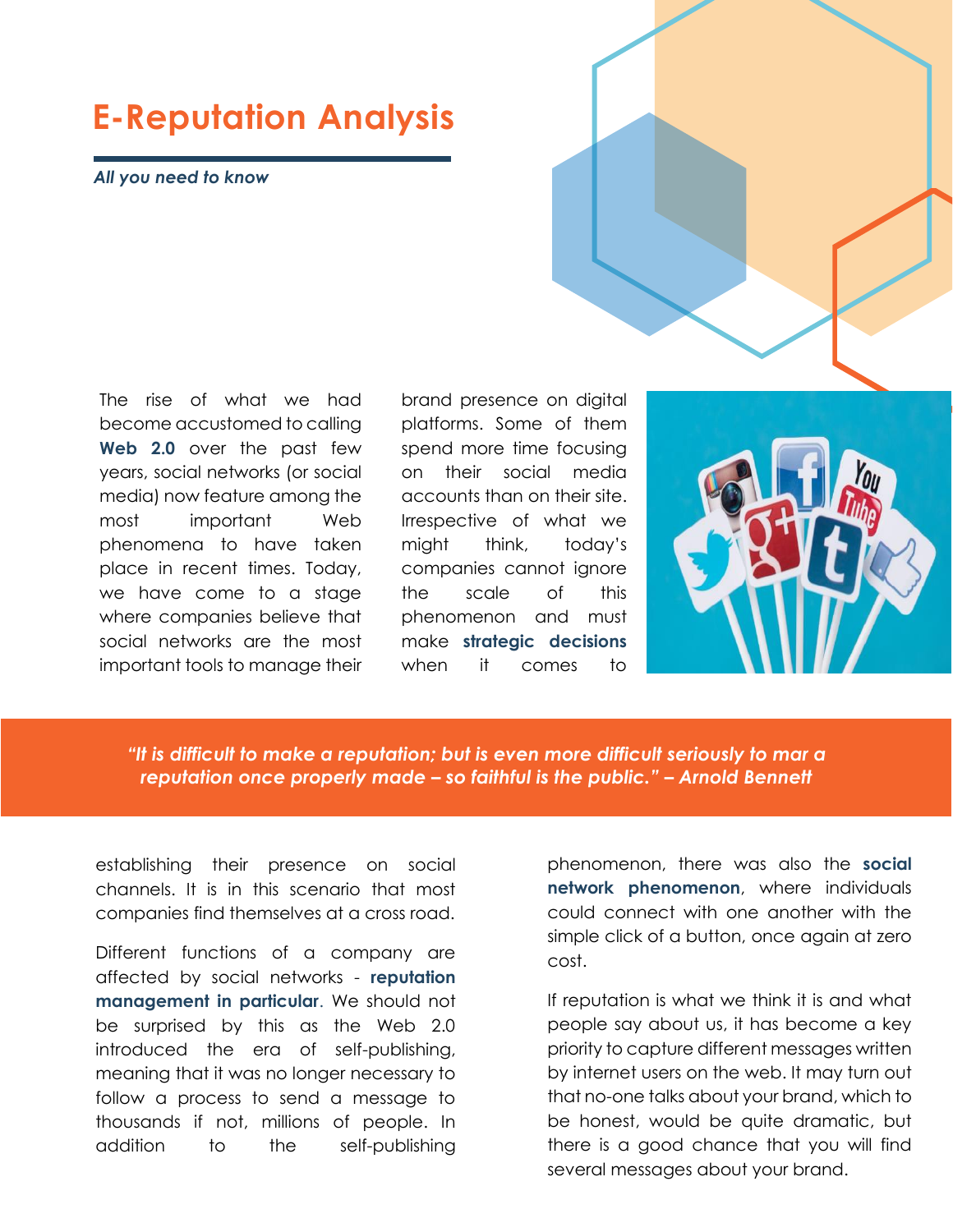#### **Let's now turn to e-reputation. To understand your e-reputation, you need to know how to evaluate its impact:**

**Sentiment Analysis:** First and foremost, e-reputation analysis is associated with sentiment analysis; in other words, determining if Internet users speak highly or poorly of a brand. We, therefore, need to be able to sort the messages that have been captured (negative, positive, or neutral) into the categories provided by the different specialist applications in this domain.

**The Share of Voice:** What place does our brand have in the discursive space of its category? What is its competitive and advertising weight, as expressed by the conversations of its "**market share**"? This is what the concept of "**Share of voice**" tries to find out. It tries to determine the percentage of messages that concern a specific brand in relation to the total number of messages for all of its competitors. The solution which is used must be powerful enough to collect all the messages that are essential to the calculation.

**Reveals the "Why" Behind Recommendations:** The next generation price optimization systems enable a business' pricing analyst to know that a price was recommended; for example, for strategic reasons, such as matching a competitor, aligning margins to increased commodity costs, or because the product's current price is not supported by the **price elasticity** determined from the sales data.

Filters and Segmentation: Any e-reputation analysis solution must provide tools that have **segmentation and solid filtering features**. Most companies would like to be able to filter according to specific terms or groups of terms, and not only messages that mention a company's own brand, but also the brands of its competitors, range of products, industry categories etc.

**Influence:** Social marketing, or social networks, focuses on the concept of influence because **influencing influencers to transfer our messages** is a significant challenge. We believe that businesses are unaware of the fact that, for most brands, audiences on the social media represent only a fraction of the audience that brands are used to. Given that they can still reach a modest number of consumers, companies need to place more importance on social networks.

### **LATEST INSIGHTS**



#### **[4 Reasons Why You Should Not](https://www.quantzig.com/blog/4-reasons-not-ignore-sentiment-analysis?utm_source=QZwhitepaper&utm_medium=QZ&utm_campaign=whitepaper)  [Ignore Sentiment Analysis](https://www.quantzig.com/blog/4-reasons-not-ignore-sentiment-analysis?utm_source=QZwhitepaper&utm_medium=QZ&utm_campaign=whitepaper)**

It's vital for businesses to listen carefully to the customer feedback about their brand(s). What's more important is to identify whether word of mouth is an asset or liability to the brands' reputation and goodwill — sentiment analysis can help in this area. Read more!





**[Sentiment Analysis for A](https://www.quantzig.com/content/retail-chain-sentiment-analysis?utm_source=QZwhitepaper&utm_medium=QZ&utm_campaign=whitepaper)  [Leading Retailer](https://www.quantzig.com/content/retail-chain-sentiment-analysis?utm_source=QZwhitepaper&utm_medium=QZ&utm_campaign=whitepaper)**

In our latest engagement, we helped a leading retailer adjust their marketing campaigns and drive sales revenue.